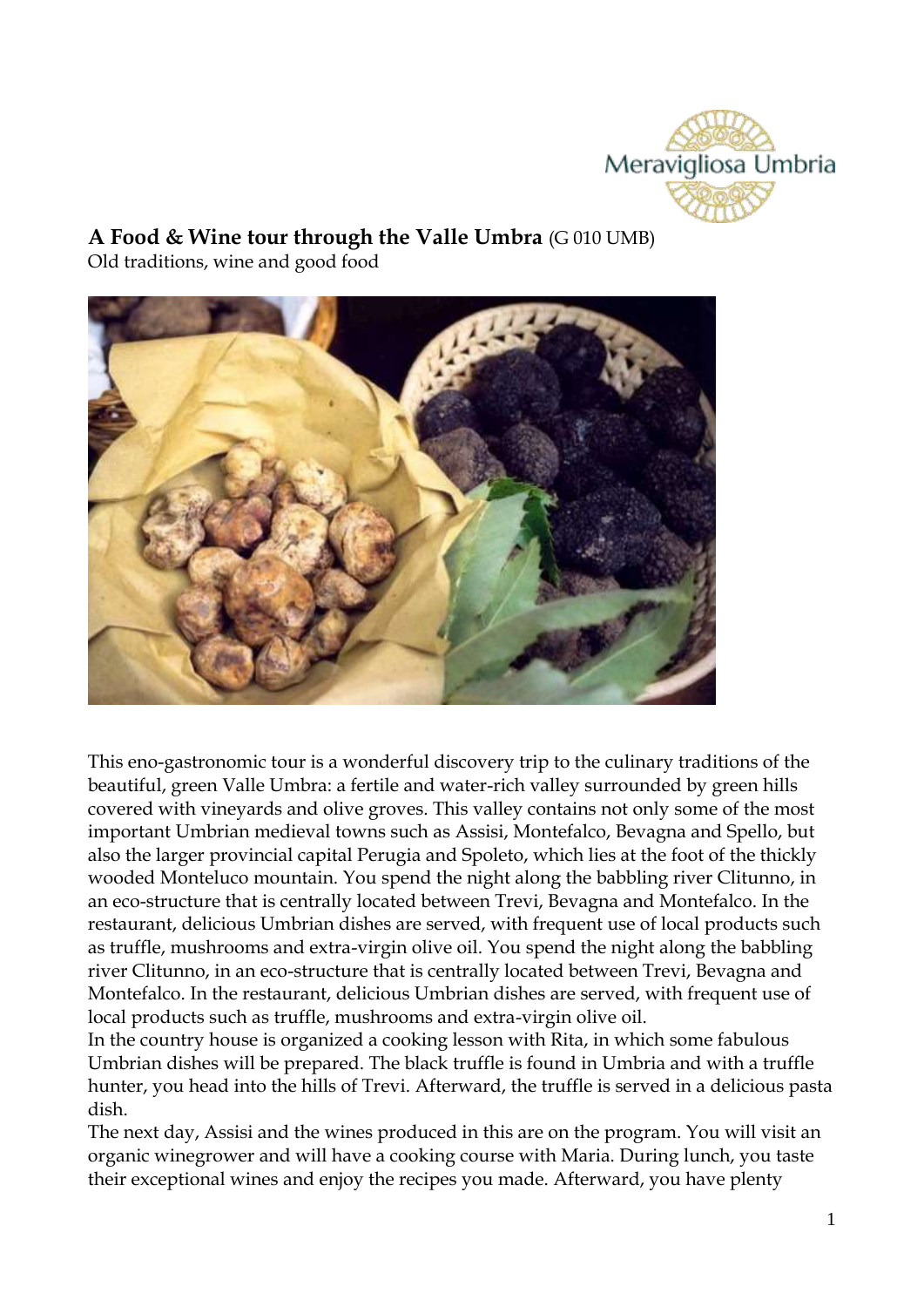enough time to visit Assisi. A detailed cultural route description takes you past the famous monuments of this lovely pilgrim city.





Period: Daily all the year round (During holidays and festivities only on request)

## **Day 1: Arrival in Umbria**

In the afternoon you are expected in a Country House near Trevi. Carla will give you a warm welcome

Overnight and dinner in the Country House.

### **Day 2:** A **cooking class**

In the morning, you have time to visit Trevi, Montefalco or Bevagna, three medieval towns not far from your country house. In the early afternoon a cooking course with Rita in the country house. During this course, typical local dishes are prepared from genuine products. In the evening, a dinner where you will taste the tasty prepared dishes. Overnight with breakfast at the Country House.



**Day 3: Truffle hunting in the hills of Trevi**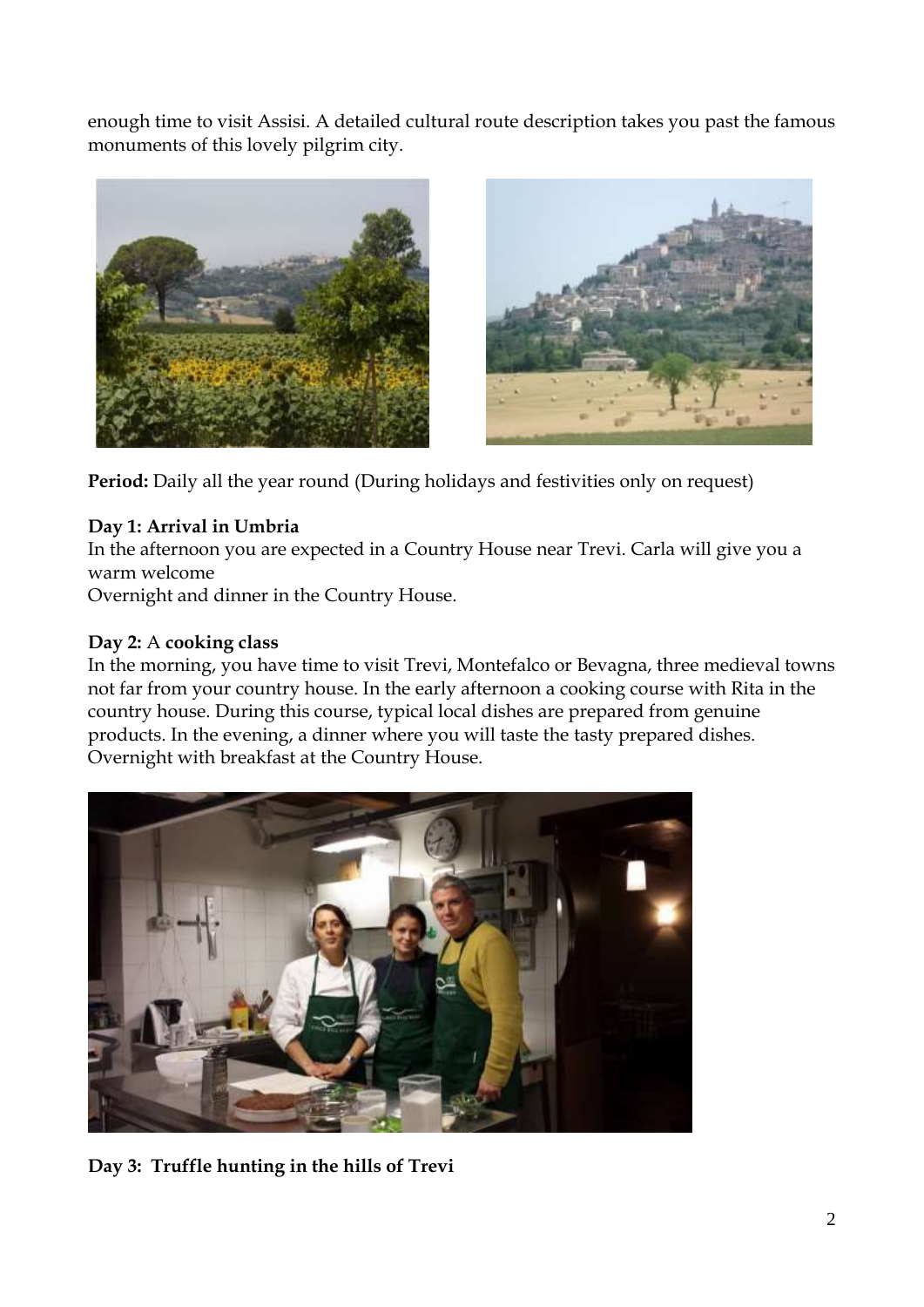After breakfast, you leave the country house and head into the mountains above Trevi, an area where black truffles are found. You are expected at 10.00 am and go with Alessandro or Antonio and their trained dogs to find the 'black diamonds of the kitchen'. An omelet with fresh truffle is prepared in the field. Afterward, you will have lunch where also a truffle dish will be served.

In the evening you are free to dine somewhere on your own. Overnight with breakfast at the Country House.

# **Day 4: a cooking class and exploring Assisi.**

After breakfast, you are expected at the organic wine growers-family. First, you visit their wine cellars and then there is a yummy cooking course with Maria and Annalaura. They know all about the Umbrian cuisine and how to combine appetizing dishes with the right wines,. During lunch with self-prepared dishes, you can also taste the delicious organic wines of their wine company.

After lunch, you have the time to visit beautiful Assisi. A detailed route description of a cultural walk will show you every corner of Assisi. You walk past the most famous monuments of this old medieval city. In the evening you are free to dine somewhere on your own. Overnight stay with breakfast at Country House.

# **Day 5 End of tour after breakfast**

After breakfast ends this tour to discover the Umbrian delicacies and extraordinary wines.

## **Your country house**